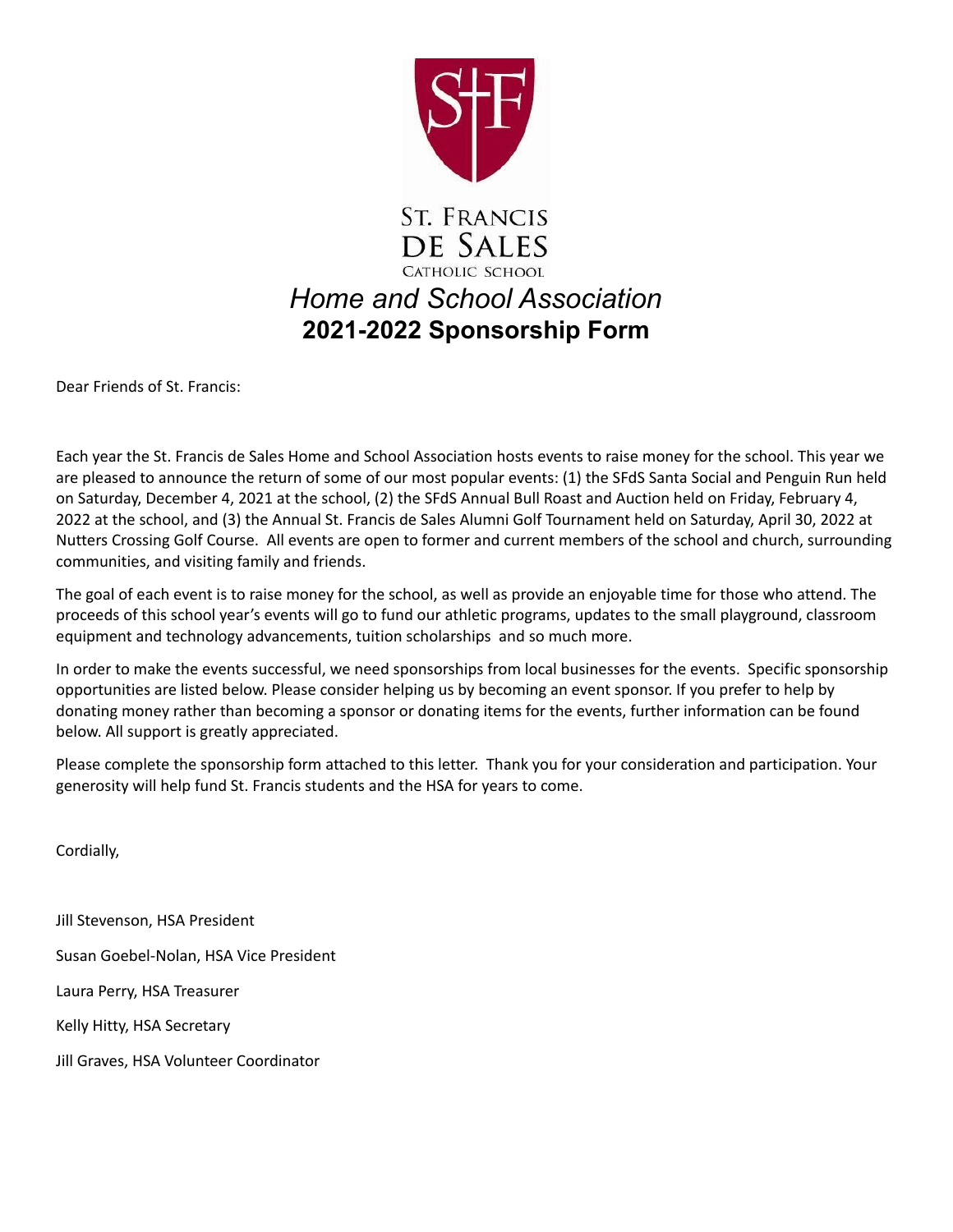

Thank you for being a sponsor for this year's SFdS Events! Please complete the form below and return it to the Home and School Association, at hsa@sfdscs.org with HSA Sponsor in the subject line. **Please include a high resolution** digital copy of your logo (and camera ready artwork or ad copy, if included in your sponsorship level).

## *Emperor Penguin Sponsor (3 available - 1 per event listed below)*

## Santa Social and Penguin Run (\$3,000)

(1) Recognition as presenting sponsor of event on printed event materials, social media pages with link to business website, and event signage with premier placement, to include large sponsor banner displayed at event entrance, (2) Sponsor logo on large signage, event flyers and social media pages with link to business website at all other fundraising events, (3) Speaking opportunity during award presentation, (4) Sponsor table at entrance of social event for sponsor collateral, including give-aways (sponsor must provide attendant), plus opportunity to include marketing materials and give-aways in golf tournament swag bag (limit 2 pieces of collateral and 1 give-away item), (5) Sponsor logo on HSA sponsor acknowledgment webpage, (6) 6 Penguin Run entries including free pancake breakfast, 8 Auction tickets, Golf gift bag including 4 SFdS golf shirts, (7) 6 ads in church bulletin and Sponsor Thank You video posted on all event social media pages, (8) Stuffed Chilly the Penguin

# Bull Roast and Auction (\$3,000)

(1) Recognition as presenting sponsor of event on printed event materials, social media pages with link to business website, and event signage with premier placement, to include large sponsor banner displayed at event entrance, (2) Sponsor logo on large signage, event flyers and social media pages with link to business website at all other fundraising events, (3) Speaking opportunity during auction, (4) Sponsor table set up at auction entrance for sponsor collateral, including give-aways (sponsor must provide attendant), plus opportunity to include marketing materials and give-aways in golf tournament swag bag (limit 2 pieces of collateral and 1 give-away item), (5) Sponsor logo on HSA sponsor acknowledgment webpage, (6) Reserved table at Auction and 10 tickets, 4 Penguin Run entries, Golf gift bag including 4 SFdS golf shirts, (7) 6 ads in church bulletin and Sponsor Thank You video posted on all event social media pages, (8) Stuffed Chilly the Penguin

# Annual Alumni Golf Tournament (\$3,000)

(1) Recognition as presenting sponsor of event on printed event materials, social media pages with link to business website, and event signage with premier placement, to include large sponsor banner displayed at event entrance, (2) Sponsor logo on large signage, event flyers and social media pages with link to business website at all other fundraising events, (3) Speaking opportunity during award presentation, (4) Sponsor table set up by tournament registration table for sponsor collateral (sponsor must provide attendant), plus opportunity to include marketing materials and give-aways in golf tournament swag bag (limit 2 pieces of collateral and 1 give-away item), (5) Sponsor logo on HSA sponsor acknowledgment webpage, (6) Foursome of golf plus Golf gift bag including 4 SFdS golf shirts, 8 Auction tickets, 4 Penguin Run entries, (7) 6 ads in church bulletin and Sponsor Thank You video posted on all event social media pages, (8) Stuffed Chilly the Penguin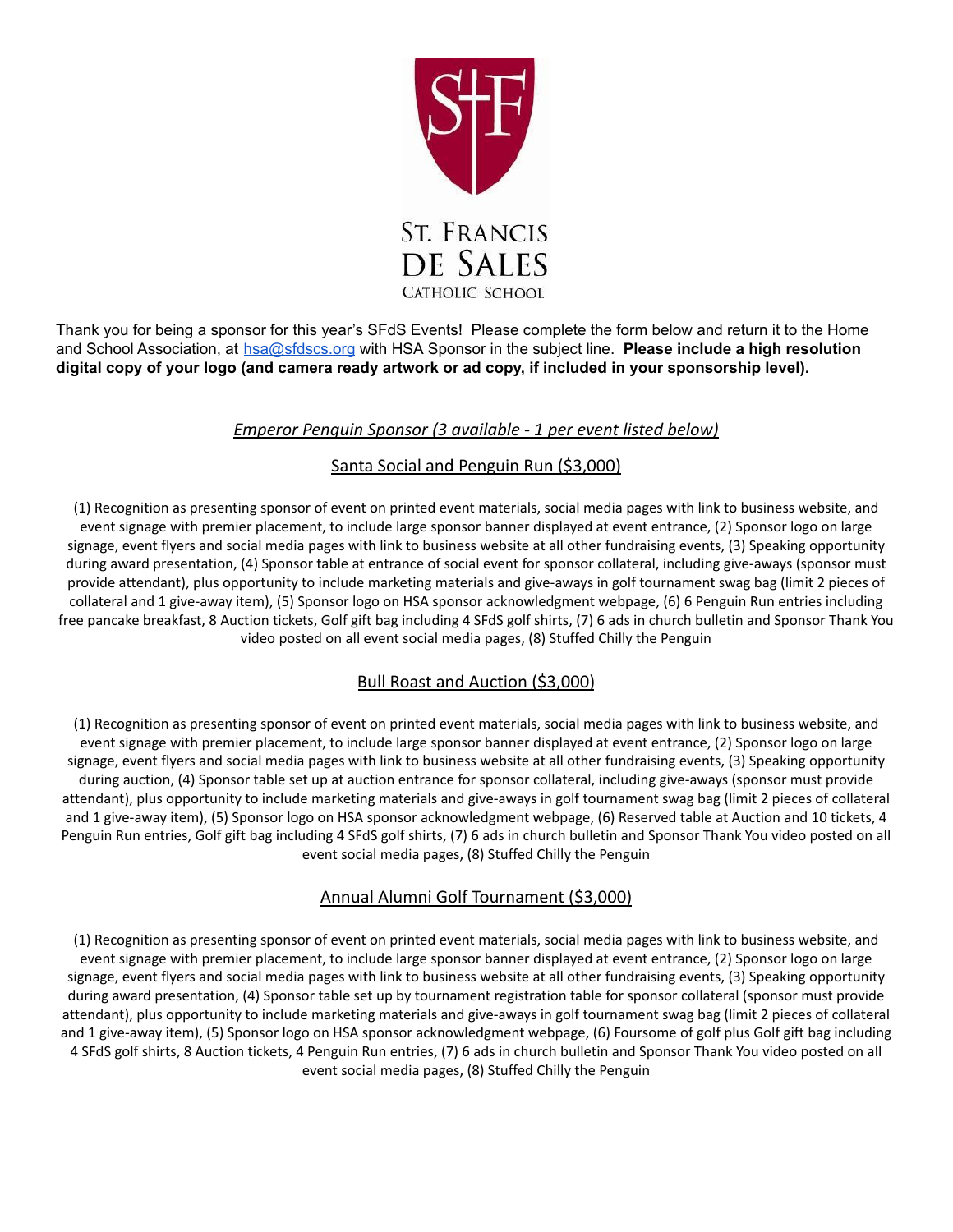# *King Penguin Sponsor (\$2,000):*

(1) Sponsor logo on large signage, event flyers and social media pages for all fundraising events, (2) Opportunity to include sponsor marketing materials and give-aways in golf tournament swag bag (limit 1 piece of collateral and 1 give-away item), (3) Sponsor logo displayed on HSA sponsor acknowledgment webpage, (4) 6 Auction tickets and 4 Penguin Run entries, (5) 4 ads in church bulletin and Sponsor Thank You video posted on all event social media pages, (6) \$25 SFdS Spiritwear voucher

## *Royal Penguin Sponsor (\$1,000):*

(1) Sponsor logo on medium signage, event flyers and social media pages for all fundraising events, (2) Opportunity to include sponsor marketing materials and give-aways in golf tournament swag bag (limit 1 piece of collateral and 1 give-away item), (3) Sponsor logo displayed on HSA sponsor acknowledgment webpage, (4) 4 Auction tickets and 2 Penguin Run entries, (5) 2 ads in church bulletin

#### *Rockhopper Penguin Sponsor (\$500):*

(1) Sponsor logo on small signage, event flyers and social media pages for all fundraising events, (2) Sponsor logo displayed on HSA sponsor acknowledgment webpage, (3) 2 Auction tickets

# *Macaroni Penguin Sponsor (\$250):*

(1) Sponsor logo on event flyers and social media pages for all fundraising events, (2) Sponsor logo displayed on HSA sponsor acknowledgment webpage

## *Alcohol Sponsor (\$1000 ea) (2 available - Auction and Golf Tournament):*

(1) Sponsor logo on medium signage, event flyers and social media pages for all fundraising events, (2) Sponsor logo on event cups, recognition as sponsor of signature drink at event (if any), and only sponsor signs will be placed by bar area, (3) Opportunity to include sponsor marketing materials and give-aways in golf tournament swag bag (limit 1 piece of collateral and 1 give-away item), (4) Sponsor logo displayed on HSA sponsor acknowledgment webpage, (5) 4 Auction tickets, (6) Sponsor Thank You video posted on all event and HSA social media pages

#### *Auction Table Sponsor (\$1,500 ea) (until sold out):*

(1) Reserved table at event, 10 tickets, sponsor logo on table, and beer included, (2) Sponsor logo on medium signage at event, event flyers, bid display, and social media page with link to business website, (3) Sponsor recognition during intro speech at event, (4) Sponsor logo displayed on HSA sponsor acknowledgment webpage, (5) 4 ads in church bulletin

#### *Hole Sponsor (\$500 ea) (18 available):*

(1) Sponsor logo on signage at each hole, (2) Sponsor logo on small signage at event, event flyers, and social media page with link to business website, (3) Opportunity to include sponsor marketing materials and give-aways in golf tournament swag bag (limit 1 piece of collateral and 1 give-away item), (4) Sponsor logo displayed on HSA sponsor acknowledgment webpage

YES**,** I WOULD LIKE TO SPONSOR!! I have read the attached proposal and would like to provide a sponsorship at the following level: